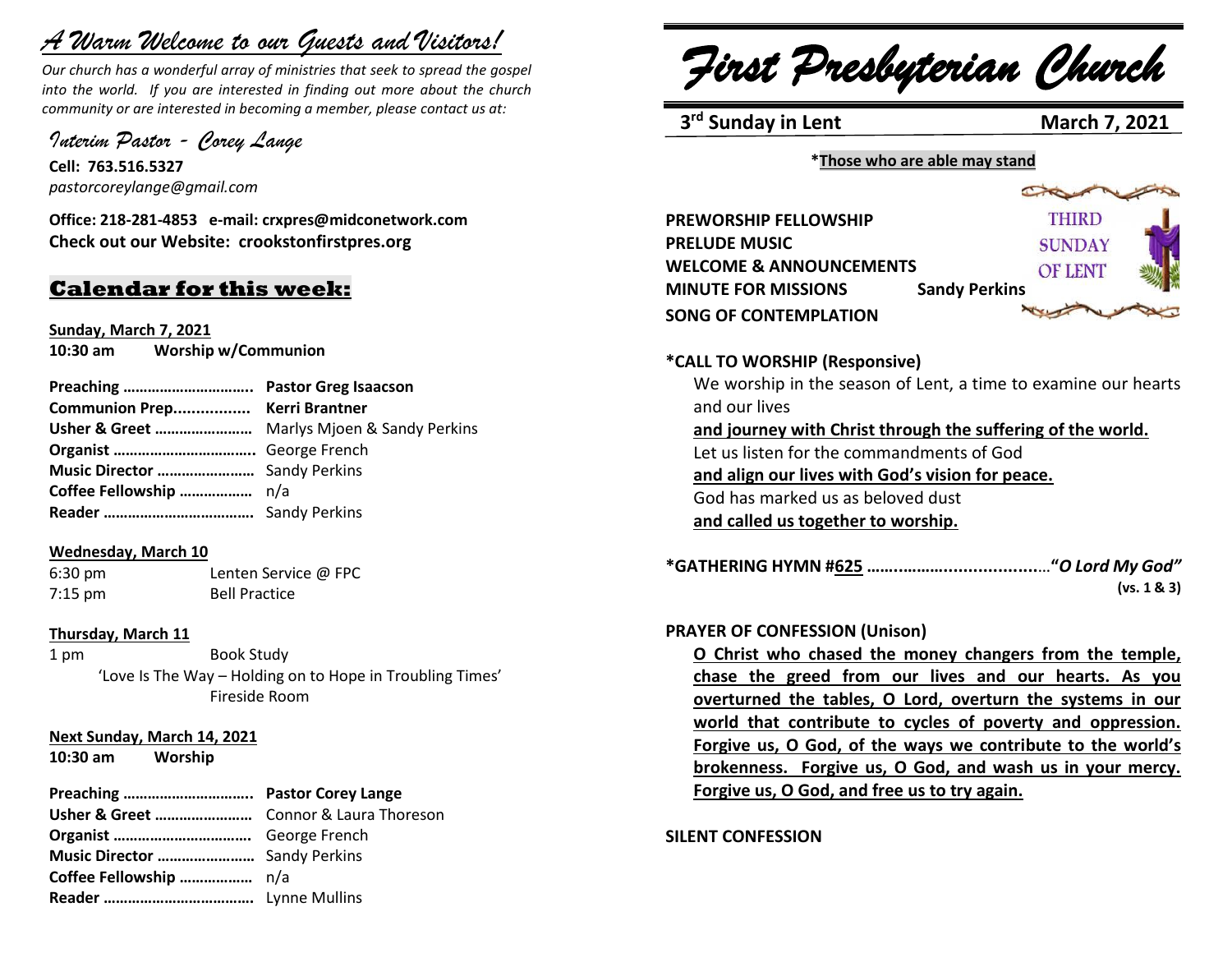### **DECLARATION OF FORGIVENESS (Responsive)**

Anyone who is in Christ is a new creation. The old life has gone; a new life has begun. Know that you are forgiven and be at peace. As God in Christ has forgiven us, let us forgive one another. The Peace of Christ be with you!

**And also with you.** (Please share signs of peace with each other at a distance!)

**\*RESPONSE HYMN #316 ………......... "***Where Charity and Love Prevail" (vs. 1 & 2)*

### **PRAYER FOR ILLUMINATION (Responsive)**

Gracious God, our way in the wilderness, guide us by your Word through these forty days, and minister to us with your Holy Spirit, so that we may be transformed, restored, and renewed: through Jesus Christ our Lord. **Amen.**

### **SCRIPTURE**

| Leader: The Word of the Lord. People: Thanks be to God! |  |
|---------------------------------------------------------|--|

**GOSPEL READING………………………...........................…...John 2:13-22** *Leader: The Word of the Lord.* **People: Praise to You, O Christ**

**SERMON -** *Pastor Greg Isaacson*

**SILENCE FOR REFLECTION**

**\*HYMN OF THE DAY #213 ……………....….** *"In the Cross of Christ I Glory" (vs. 1 - 4)*

**PRAYERS OF THE PEOPLE** 

L: Lord in your mercy *C: Hear our prayer*

**THE LORD'S PRAYER** *(forgive us our "sins")* 

# **\*THE GREAT THANKSGIVING (Responsive)**

The Lord be with you, **and also with you**. Lift up your hearts. **We lift them to the Lord!**  Let us give thanks to the Lord our God. **It is right to give our thanks and praise.**



### **\*WORDS OF INSTITUTION**

#### **COMMUNION OF THE PEOPLE**



### **PRAYER AFTER COMMUNION (Responsive)**

Thank you, gracious God, for giving us bread for the journey of these forty days. As we travel on through the wilderness, help us to share your grace with others and draw us ever closer to you; through Jesus Christ our Lord. **Amen.**

### **BLESSING AND CHARGE (Responsive)**

May the steadfast love of God, the abundant grace of Jesus Christ, and the abiding presence of the Holy Spirit be with you this day and always. **Amen.**

**\*CLOSING HYMN #729 …………..........***"Lord, I Want to Be a Christian"*

### **\*DISMISSAL (Responsive)**

Go in peace to love and serve the Lord. **Thanks be to God. Amen.**

*\_\_\_\_\_\_\_\_\_\_\_\_\_\_\_\_\_\_\_\_\_\_\_\_\_\_\_\_\_\_\_\_\_\_\_\_\_\_\_\_\_\_\_\_*

### **\*POSTLUDE**



*The Annual Meeting is scheduled for Sunday, March 21st, following the Worship Service. Books are ready for your review on the sign-in table outside the sanctuary.*

# *Please continue to be in prayer for:*

Bailey Folkers Dale & Laura Charais' grandson Jeri & Cleon Melsa Hank Koza Debby Novotny (Lynne's sister) Karen Mullins (Lynne's sister-in-law) Nancy Amiot (the Finkenbinder's niece) Brent Blake and the Blake families JoAnn Westburg

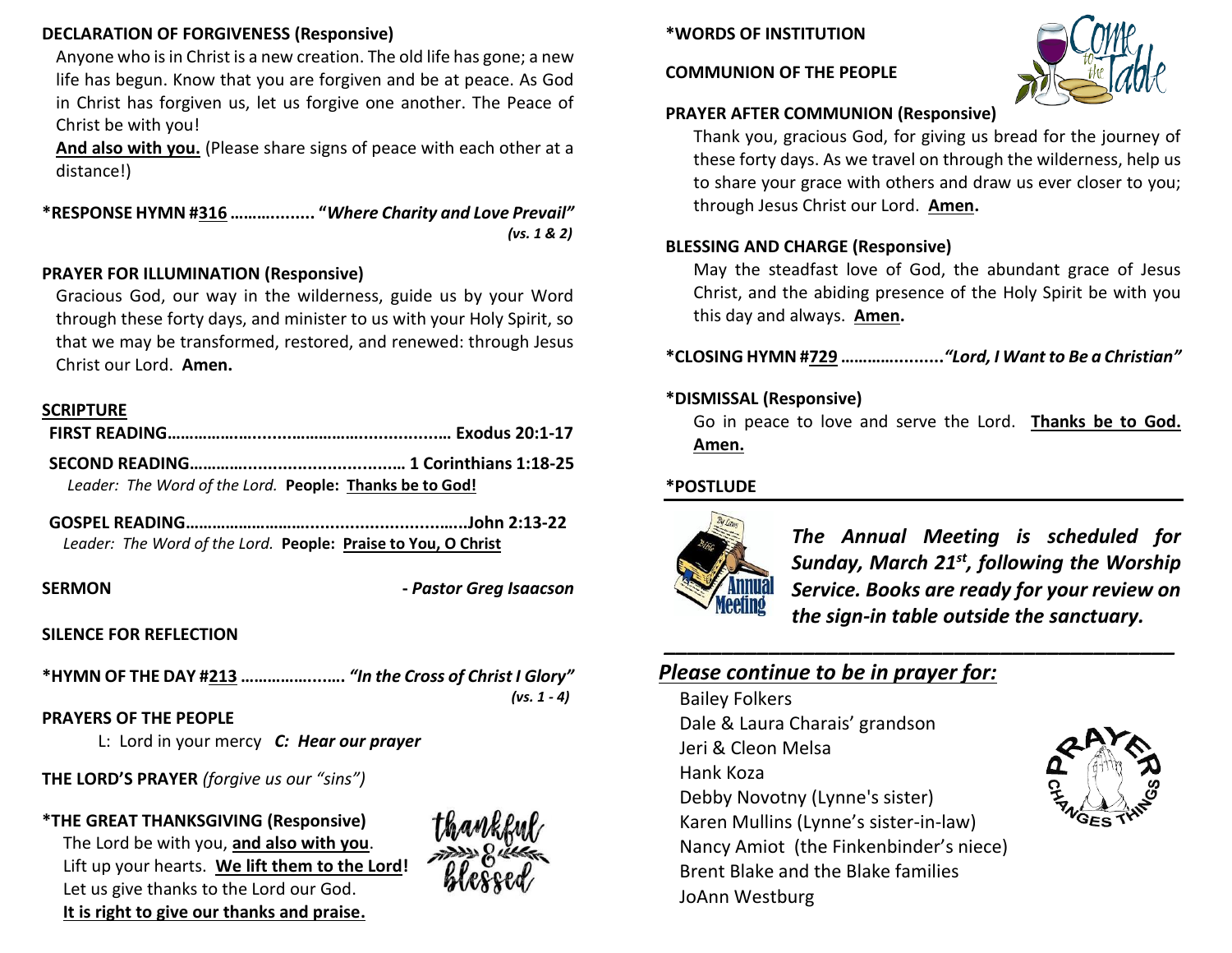# **O LORD MY GOD**

O Lord, my God, when I in awesome wonder consider all the worlds thy hands have made, I see the stars, I hear the rolling thunder, thy power throughout the universe displayed:

#### **refrain:**

Then sings my soul, my Savior God, to thee: How great thou art! How great thou art! Then sing my soul, my Savior God, to thee: How great thou art! How great thou art!

And when I think that God, His Son not sparing, sent him to die, I scarce can take it in, That on the cross, my burden gladly bearing, He bled and died to take away my sin:

#### **refrain**

# **WHERE CHARITY AND LOVE PREVAIL**

Where charity and love prevail, there God is ever found; Brought here together by Christ's love, By love we thus are bound.

Let us recall that in our midst dwells Christ, God's holy Son. As members of each body joined, In him we are made one.

### **O LORD MY GOD**

O Lord, my God, when I in awesome wonder consider all the worlds thy hands have made, I see the stars, I hear the rolling thunder, thy power throughout the universe displayed:

#### **refrain:**

Then sings my soul, my Savior God, to thee: How great thou art! How great thou art! Then sing my soul, my Savior God, to thee: How great thou art! How great thou art!

And when I think that God, His Son not sparing, sent him to die, I scarce can take it in, That on the cross, my burden gladly bearing, He bled and died to take away my sin:

**refrain**

# **WHERE CHARITY AND LOVE PREVAIL**

Where charity and love prevail, there God is ever found; Brought here together by Christ's love, By love we thus are bound.

Let us recall that in our midst dwells Christ, God's holy Son. As members of each body joined, In him we are made one.